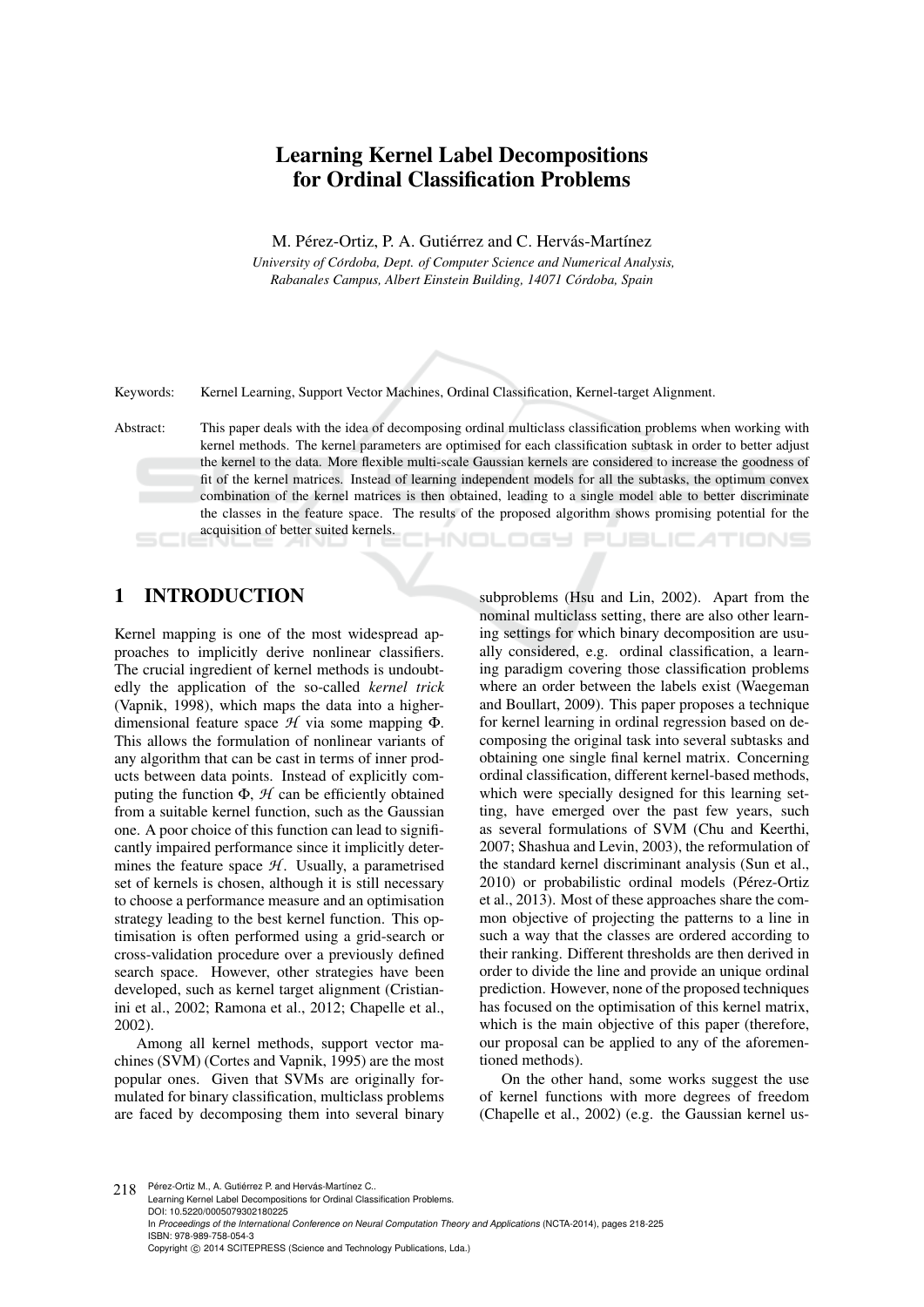ing the Mahalanobis distance) as an option to better fit heterogeneous datasets and thus obtain a lower generalisation error (Igel et al., 2007; Friedrichs and Igel, 2005). A common and robust kernel, that can be framed under this definition, is the multi-scale kernel (also known as ellipsoidal kernel), where a different kernel parameter is chosen for each feature, as opposed to the widely used spherical Gaussian kernels (with the same kernel width for each attribute). The optimal kernel parameters depend on the localneighbourhood of the data and the distance between classes. For ordinal multiclass problems (and when using kernel methods which rely on a binary decomposition of the target variable), the local neighbourhood can be different for different pairs of classes, so, in this paper, we optimise independently the kernel parameters for each subtask.

We explore the idea of optimising a multi-scale kernel for each binary classification subtask of the original learning problem for the ordinal setting. After this step, instead of computing multiple models to solve each subtask, we develop a methodology to fuse the optimised kernels and thus solve the problem with a kernel that will ideally be associated to a more suitable feature space. This hypothesis is supported by a set of experiments using 8 ordinal benchmark datasets.

The rest of the paper is organised as follows: Section 2 presents the methodology proposed, while Section 3 presents and discusses the experimental results. The last section summarises the main contributions of the paper.

### 2 PREVIOUS NOTIONS

The goal in multiclass classification is to assign an input vector **x** to one of *K* discrete classes  $C_k, k \in$  $\{1,\ldots,K\}$ . Hence the objective is to find a prediction rule  $C: X \rightarrow Y$  by using an i.i.d. training sample  $X = {\mathbf{x}_i, y_i}_{i=1}^N$  where *N* is the number of training patterns,  $\mathbf{x}_i \in \mathcal{X}, y_i \in \mathcal{Y}, \mathcal{X} \subset \mathbb{R}^k$  is the *k*-dimensional input space and  $\mathcal{Y} = \{C_1, C_2, \ldots, C_K\}$  is the label space.

The classification of patterns into naturally ordered labels is referred to as ordinal regression or ordinal classification. This learning paradigm, although still mostly unexplored, is spreading rapidly and receiving a lot of attention from the pattern recognition and machine learning communities (Chu and Ghahramani, 2005; Frank and Hall, 2001; Cardoso and da Costa, 2007; Gutiérrez et al., 2012), given its applicability to real world problems. In the ordinal classification setting there exist the restriction that the classes in the problem follow a given order:

 $C_1 \prec C_2 \prec \cdots \prec C_K$ ,  $\prec$  denoting this order information.

As is well-known, the SVM algorithm depends on several parameters. On the one hand, the cost parameter *C* controls the trade-off between margin maximisation and error minimisation. On the other hand, kernel parameters appear in the non-linear mapping into the feature space. The optimisation of both parameteres is an important step in order to construct a robust and efficient model. The optimisation of these parameters has been considered in several works by different class separation criteria because it usally leads to an important improvement of the algorithm performance. In this paper, we explore the idea of optimising the kernel parameters for different decomposed learning tasks in order to improve the overall classification of an ordinal regression problem.

### 2.1 Ideal Kernel

Kernel matrices can be seen as structures of data that contain information about nonlinear similarities among the patterns in a dataset. In this sense, the empirical ideal kernel (Cristianini et al., 2002), K<sup>∗</sup> , (i.e., the matrix that would represent perfectly this similarity information) will submit the following structure:

$$
k^*(\mathbf{x}_i, \mathbf{x}_j) = \begin{cases} +1 & \text{if } y_i = y_j, \\ -1 & \text{otherwise} \end{cases}
$$
 (1)

where  $\mathbf{K}_{ij}^* = k^*(\mathbf{x}_i, \mathbf{x}_j)$ . Roughly speaking,  $\mathbf{K}^*$  provides information about which patterns in the dataset should be considered as similar when performing some learning task.

#### 2.2 Centered Kernel-target Alignment

Suppose an ideal kernel matrix  $K^*$  and a real kernel matrix  $K$ . A good option to find a suitable kernel matrix is then to choose the kernel matrix  $\bf{K}$  (among a set of different matrices) which is closest to the ideal matrix  $K^*$ . This can be done by measuring the distance, the correlation or the angle between these matrices.

More specifically, kernel-target alignment (Cristianini et al., 2002) makes use of this notion of angle between matrices. This can be measured by the Frobenius inner product between the matrices (i.e.,  $\langle \mathbf{K}, \mathbf{K}^* \rangle_F = \sum_{i,j=1}^m k(\mathbf{x}_i, \mathbf{x}_j) \cdot k^*(\mathbf{x}_i, \mathbf{x}_j)$ , which give us information of how well the patterns are correctly classified in their category. The KTA between two kernel matrices  $\bf{K}$  and  $\bf{K}^*$  is defined as:

$$
\mathcal{A}_{c}(\mathbf{K}, \mathbf{K}^{*}) = \frac{\langle \mathbf{K}, \mathbf{K}^{*} \rangle_{\mathrm{F}}}{\sqrt{\langle \mathbf{K}^{*}, \mathbf{K}^{*} \rangle_{\mathrm{F}} \langle \mathbf{K}, \mathbf{K} \rangle_{\mathrm{F}}}}.
$$
(2)

This quantity is totally maximised when the kernel function is capable to reflect the properties of the training dataset used to define the ideal kernel matrix.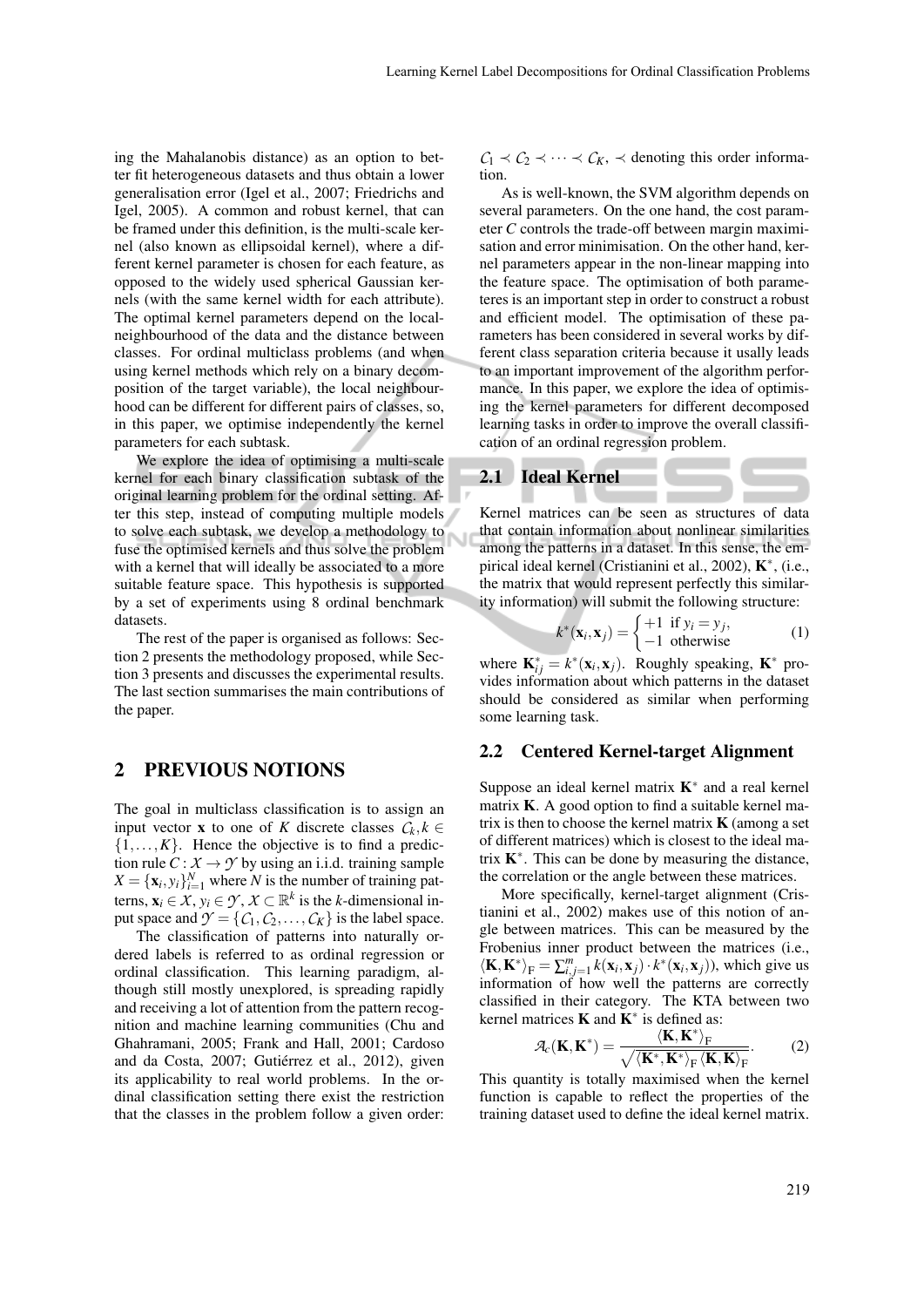However, some problems are found when considering KTA for datasets with skewed class distributions (Cristianini et al., 2002; Ramona et al., 2012). These problems can be solved by the use of centred kernel matrices (Cortes et al., 2012), leading a methodology (centred kernel-target alignment, CKTA) that has demonstrated to correlate better with performance than with the original definition of KTA. CKTA basically extends KTA by centring the patterns in the feature space. The centred kernel version of a matrix  $\bf{K}$  can be written as:

$$
\mathbf{K}_c = \mathbf{K} - \mathbf{K} \mathbf{1}_{\frac{1}{m}} - \mathbf{1}_{\frac{1}{m}} \mathbf{K} + \mathbf{1}_{\frac{1}{m}} \mathbf{K} \mathbf{1}_{\frac{1}{m}},
$$

where  $\mathbf{1}_{\frac{1}{m}}$  corresponds to a matrix with all the elements equal to  $\frac{1}{m}$ . **K**<sub>c</sub> will also be a PSD matrix, fulfilling  $k(\mathbf{x}, \mathbf{x}) \ge 0 \ \forall \mathbf{x} \in \mathcal{X}$  and symmetry.

We restrict the family of kernels to the well-known Gaussian family, which is parametrised by a *d*-square matrix of hyperparameters Q:

$$
k(\mathbf{x}_i, \mathbf{x}_j) = \exp\left(\frac{1}{2}(\mathbf{x}_i - \mathbf{x}_j)^{\top} \mathbf{Q}(\mathbf{x}_i - \mathbf{x}_j)\right).
$$
 (3)

For the conventional Gaussian kernel (known as spherical or uni-scale), a single hyperparameter  $\alpha$ is used (i.e.,  $\mathbf{Q} = \alpha^{-2} \mathbf{I}_d$ ,  $\mathbf{I}_d$  is the identity matrix of size *d*, and  $\alpha > 0$ , assuming that the variables are independent. However, one hyperparameter per feature (muti-scale or ellipsoidal Gaussian kernel) can also be used by setting  $\mathbf{Q} = diag(\mathbf{\alpha}^{-2}) =$  $diag([\alpha_1^{-2}, \ldots, \alpha_d^{-2}]),$  with  $\alpha_p > 0$  for all *p* in  $\{1,\ldots,d\}$ . KTA can be used to efficiently obtain the best values for  $\alpha$  (the uni-scale method) or  $\alpha$  (the multi-scale method) by a gradient ascent methodology (Pérez-Ortiz et al., 2013). Note that this optimisation may discard some of the features to be used (Pérez-Ortiz et al., 2013).

# 3 LEARNING ORDINAL LABELLING SPACE DECOMPOSITIONS

A major group of techniques specially designed for approaching ordinal classifiction are based on the idea of decomposing the original problem into a set of binary classification tasks  $D$  (Frank and Hall, 2001; Waegeman and Boullart, 2009). Each subproblem can be solved either by a single model or by a multiple model set. The subproblems are defined in this case by a very natural methodology, considering whether a pattern x belongs to a class greater than a fixed *k* (Li and Lin, 2007), and finally combining the binary predictions into an unique ordinal label. The idea of

220

decomposing the target variable in simpler classification tasks has demonstrated to be very powerful in the context of ordinal classification, as well as for nominal classification where the most common choices are the one vs. one approach or the one vs. all (Hsu and Lin, 2002). Table 1 shows the decomposition usually considered for ordinal regression. We have considered this decomposition during kernel learning, by learning a matrix for each different labelling of the problem. As will be later analysed in the experimental section, we also include the original classification problem (i.e. we optimise the combination of *K* matrices,  $K - 1$  from the decompositions plus the original labelling problem) in order to check the importance of the original problem in the final kernel matrix.

Table 1: Example of decompositions obtained for a 4-class ordinal regression problem.

|  | $C_1$ $C_2$ $C_3$ $C_4$ |  |                                                                                            |
|--|-------------------------|--|--------------------------------------------------------------------------------------------|
|  | $D_1$ +1 -1 -1 -1       |  |                                                                                            |
|  |                         |  | $\Box$ G $\Box P_2$ $\rightarrow$ $\Box$ $\Box$ $\bot$ $\bot$ $\land$ $\Box$ $\Box$ $\Box$ |
|  | $D_3$ +1 +1 +1 -1       |  |                                                                                            |

The underlying main hypothesis for this paper is that data features could have a different impact (in terms of usefulness) for the different decompositions of the target variable (e.g. feature 1 could be useful for differentiating  $C_1$  from the rest, but not for differentiating  $C_2$  from the rest). This is also applicable when considering the optimisation of the kernel parameters, e.g. the amplitude of the Gaussian function could differ for different directions. Note that, usally, the kernel width parameter for the Gaussian kernel depends on the between-class distances and the withinclass distances. However, one of the first premises in the ordinal classification learning setting is that the distance between classes is unknow and could greatly differ in the dataset. Therefore, it would ideally be advisable to choose different kernel widths depending on the subproblem to tackle. Analyse for example Figure 1, where a toy dataset has been plotted. In this case, it can be seen that the optimal kernel parameters are different depending on the class that we are trying to discriminate. Thus, the optimisation of the kernel parameters for each decomposition problem could be very useful for this example.

Note that in order to learn the different kernel parameters for the computed decompositions, one only have to derive an ideal kernel matrix  $K_i^*$  (which will be defined by the set of classes to be separated) and align the kernel matrix with it. Therefore, a gradient ascent algorithm will be used to maximise the alignment between the kernel that is constructed using  $\alpha_i$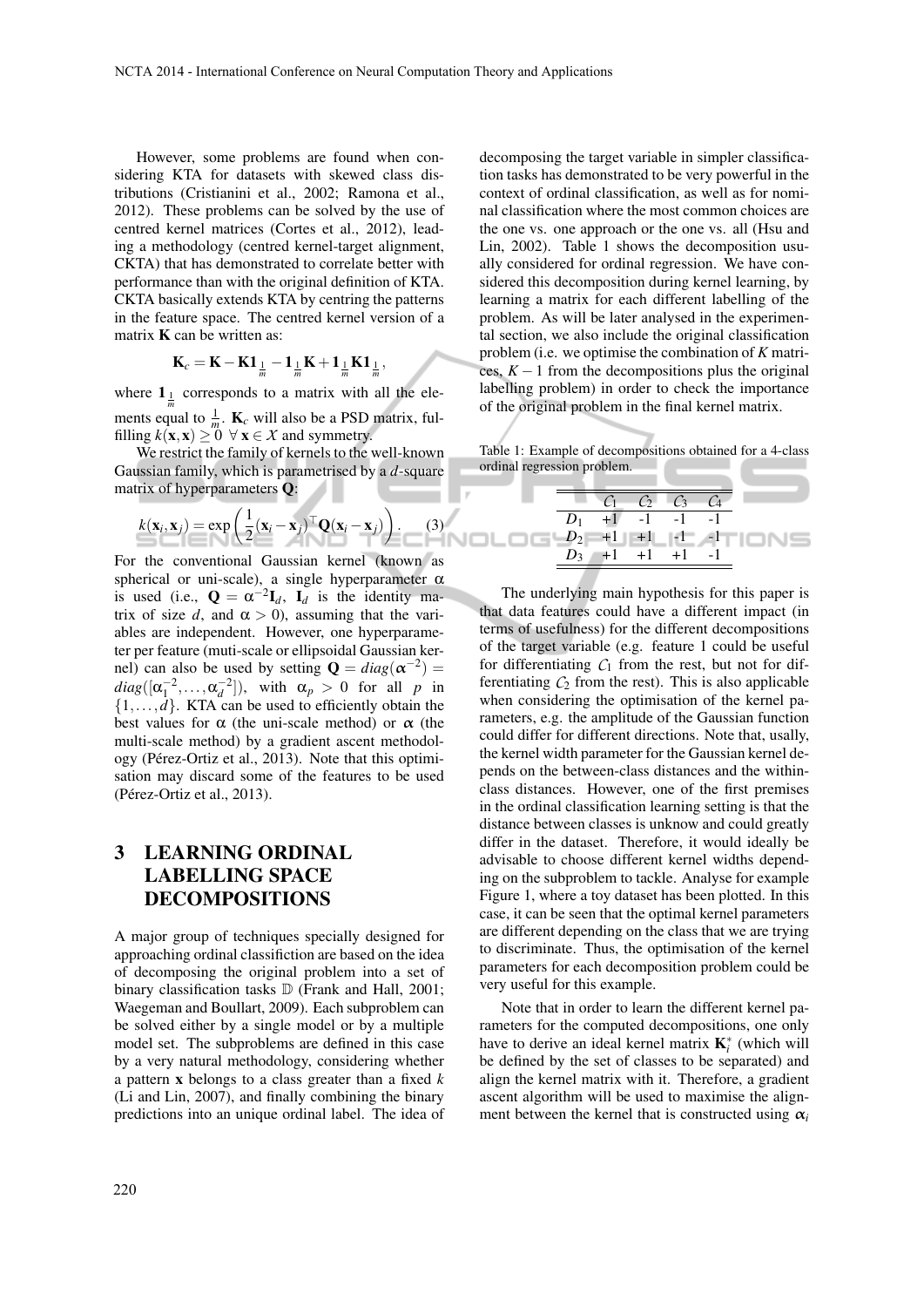

Figure 1: Representation of a toy dataset with different local neighbourhoods.

and the ideal kernel, as follows:

$$
\boldsymbol{\alpha}_i^* = \arg \max_{\boldsymbol{\alpha}_i} \mathcal{A}_c(\mathbf{K}_{\boldsymbol{\alpha}_i}, \mathbf{K}_i^*).
$$
 (4)

In this paper, the parameters are adjusted by the use of CKTA and a multi-scale kernel, as previously done in (Pérez-Ortiz et al., 2013). Once that the multiple kernel parameters are learnt for each decomposition, the multiple outputs have to be combined into a single prediction vector. As said, this can be done using one model per decomposition and fusing the predictions, or, alternatively, combining the multiple kernel matrices into one and solving it with a single model. This latter option is explored in this paper by means of multiple kernel learning techniques. The multiple kernel learning problem is formulated in such a way that it can be solved by means of a Quadratic Programming (QP) problem optimiser.

The solution of this QP problem will result in a kernel matrix defining the optimal feature space for the whole considered problem (which will be afterwards used by the classification method). More specifically, we optimise a convex combination of kernel matrices  $\mathbf{K}_{\delta} = \sum_{i=1}^{K} \delta_i \mathbf{K}_i$  (with  $\delta_i \geq 0$  and  $\sum_{i=1}^{p} \delta_i = 1$ ), where, as said, each matrix **K**<sub>*i*</sub> is associated to a different decomposition  $D_i$  and will be optimised separately from the rest by the gradient ascent methodology previously mentioned (obtaining thus a vector of optimal kernel parameters  $\alpha_i$ ). This optimisation problem can also be formulated using the notion of CKTA:

$$
\max_{\delta \in \mathcal{M}} \frac{\left\langle \boldsymbol{K}_{\delta_c}, \boldsymbol{K}_c^* \right\rangle_F}{\sqrt{\left\langle \boldsymbol{K}_{\delta_c}, \boldsymbol{K}_{\delta_c} \right\rangle_F} \left\langle \boldsymbol{K}_c^*, \boldsymbol{K}_c^* \right\rangle_F},
$$

where  $\mathcal{M} = \{\delta : ||\delta||_2 = 1\}$ , and  $\mathbf{K}_{\delta_c}$  is the centered version of  $\mathbf{K}_{\delta}$ . The QP optimization problem associated is solved as in (Cortes et al., 2012).

As outlined in (Yan et al., 2010) taking the unweighted sum of *p* base kernels is equivalent to taking the Cartesian product of the empirical feature spaces associated with the base kernels (being the empirical feature space an Euclidean isomorphic space to the feature space). Furthermore, taking the weighted sum is equivalent to taking the Cartesian product of the base empirical feature spaces scaled with  $\delta_1, \ldots, \delta_K$ . As done in (Yan et al., 2010), we illustrate the geometrical interpretation of taking the unweighted sum of two kernels in Figure 2 for a 3-class ordinal problem (the decompositions being  $C_1$  vs.  $\{C_2, C_3\}$  and  $\{C_1, C_2\}$  vs.  $C_3$ ). Note that for the sake of visualisation we assume that both empirical feature spaces are 1-dimensional while in practice both spaces can be up to *N*-dimensional. It can be appreciated from this Figure that in the combined empirical feature space the classes can be perfectly separated (although this is not so for the decomposed problems).



Figure 2: Geometrical interpretation of taking the sum of two kernels. The bottom part of the plot represents the empirical feature space of  $K_1 + K_2$ .

# 4 EXPERIMENTS

The proposed methodologies have been tested considering the Support Vector Ordinal Regression with Implicit Constraints (SVORIM) (Chu and Keerthi, 2007). 8 benchmark ordinal regression datasets have been used for the analysis. Some of the ordinal regression benchmark datasets (stock and machine) provided by Chu et. al (Chu and Ghahramani, 2005) were considered, because they are widely used in the ordinal regression literature (Sun et al., 2010; Chu and Keerthi, 2007). These two datasets are originally regression tasks. To turn regression into ordinal classification, the target variable is discretised into *K* bins (representing the number of classes, in this case we choose  $K = 10$ , with equal frequency for each bin (i.e. the size of the bins is adjusted to have the same number of patterns for each class). Table 2 shows the characteristics of the datasets used for the experiments.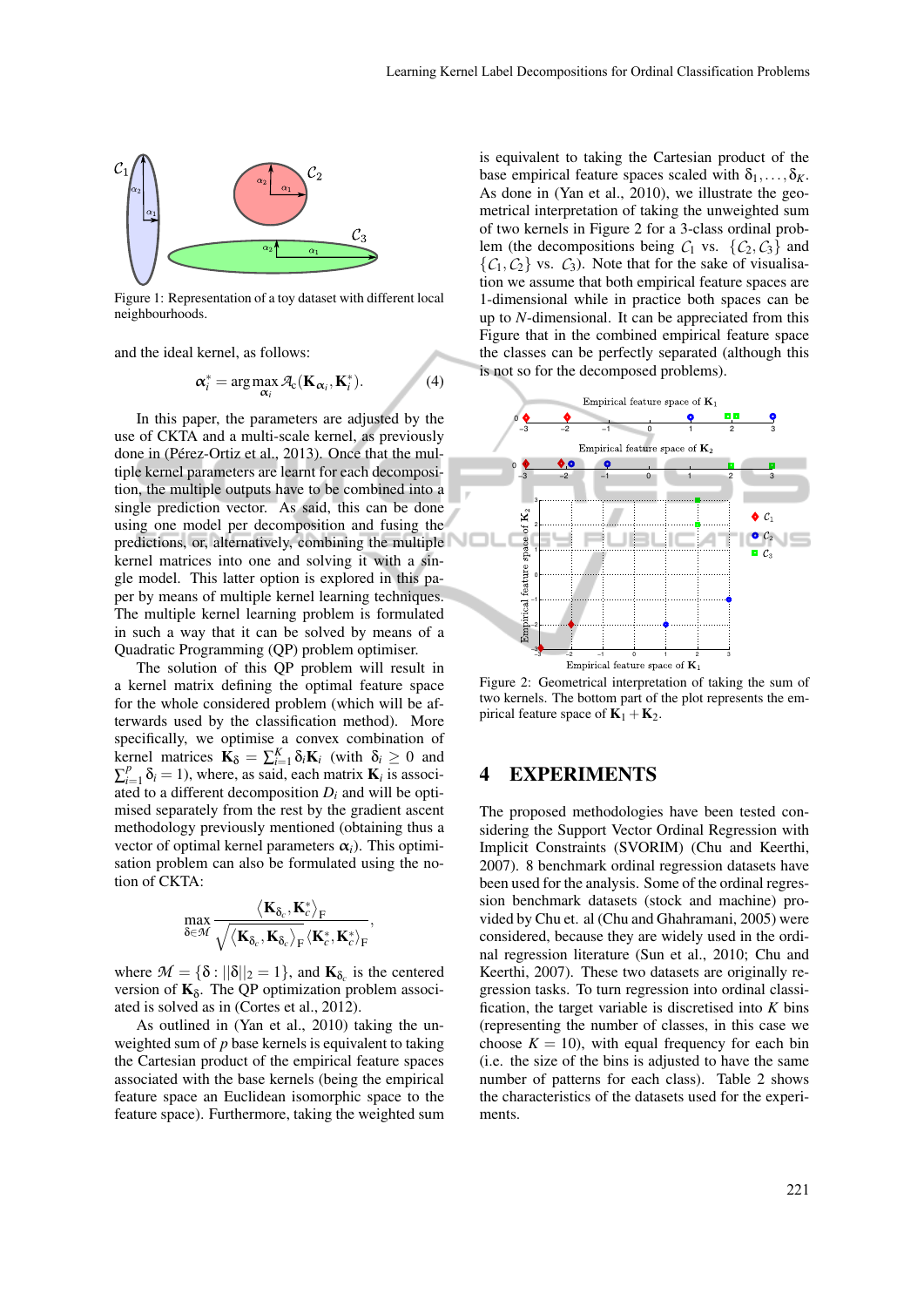| Table 2: Characteristics of the benchmark datasets used, or- |  |  |
|--------------------------------------------------------------|--|--|
| dered by the number of classes                               |  |  |

| Dataset        | N         | d K |      | Class distr.              |
|----------------|-----------|-----|------|---------------------------|
| contact-lenses | 24        | 63  |      | (15,5,4)                  |
| pasture        | 36 25 3   |     |      | (12, 12, 12)              |
| <b>SWD</b>     | 1000 10 4 |     |      | (32, 352, 399, 217)       |
| eucalyptus     | 736 91 5  |     |      | (180, 107, 130, 214, 105) |
| LEV            | 1000 4    |     | - 5  | (93, 280, 403, 197, 27)   |
| automobile     | 205 71 6  |     |      | (3, 22, 67, 54, 32, 27)   |
| machine        | 209       |     | 7 10 | (21, 21, 21, 21, 21,      |
|                |           |     |      | 21, 21, 21, 21, 20        |
| stock          | 700       |     | 9 10 | (70, 70, 70, 70, 70,      |
|                |           |     |      | 70, 70, 70, 70, 70)       |

In the experiments, the ordinal reformulation of the SVM pardigm optimising the uni-scale kernel parameters through cross-validation (SVORIM) is compared to the ordinal label decomposition approach, using both uni-scale and multi-scale kernel learning (UOKL and MSOKL, respectively).

For ordinal classification, the most common evaluation measures are the Mean absolute error (*MAE*) and the accuracy ratio (*Acc*) (Gutiérrez et al., 2012). The *MAE* measure is an evaluation metric used when the costs of different misclassification errors vary markedly (as in the ordinal classification learning setting). It is defined as:

$$
MAE = \frac{1}{N} \sum_{i=1}^{N} |y_i - \hat{y}_i|,
$$
 (5)

where  $\hat{y}_i$  is the label predicted for  $\mathbf{x}_i$ . *MAE* values range from 0 to  $K - 1$  (Baccianella et al., 2009).

Regarding the experimental setup, a holdout stratified technique was applied to divide the datasets 30 times, using 75% of the patterns for training and the remaining 25% for testing. The partitions were the same for all methods and one model was obtained and evaluated (in the test set), for each split. Finally, the results are taken as the mean and standard deviation of the measures over the 30 test sets.

The parameters of each algorithm are chosen using a nested cross-validation considering only the training set (specifically, a 5-fold method). The crossvalidation criteria (the measure used to select the best parameter combination) is the *MAE*. For crossvalidation, the kernel width was selected within the values  $\{10^{-3}, 10^{-2}, \ldots, 10^{3}\}$ , as well as the cost parameter (*C*) associated with SVORIM. Note that for all of the methods tested, the *C* parameter is selected by cross-validation.

#### 4.1 Results

Table 3 shows the mean test results for the 8 ordinal

datasets considered in terms of *Acc* and *MAE*. The best results are in bold face and the second ones in italics. First of all, it can be appreciated from this Table that the use of the proposed methodology helps to improve both evaluation metrics. For all datasets, the results using multi-scale kernel learning based on different binary decompositions (MSOKL) improves the original results of SVORIM obtained through crossvalidation. Furthermore, it is also noticeable that the use of a uni-scale kernel (UOKL) is not suitable for this strategy (except in LEV and SWD), as it usually obtains worse results than SVORIM. This result is due to the fact that learning and combining uni-scale kernels significantly restricts the solution space. The independent information of the binary decompositions needs a more flexible kernel to be correctly represented.

Table 3: Results obtained for the ordinal datasets.

| Dataset        | Method        | Acc                     | <b>MAE</b>        |
|----------------|---------------|-------------------------|-------------------|
|                | <b>SVORIM</b> | $\sqrt{56.87 \pm 2.81}$ | $0.447 \pm 0.029$ |
| <b>SWD</b>     | UOKL          | $56.85 \pm 3.09$        | $0.447 + 0.031$   |
|                | <b>MSOKL</b>  | $57.96 + 2.55$          | $0.432 + 0.027$   |
|                | <b>SVORIM</b> | $66.79 + 6.58$          | $0.402 + 0.090$   |
| automobile     | <b>UOKL</b>   | $52.18 \pm 9.13$        | $0.635 + 0.135$   |
|                | <b>MSOKL</b>  | $73.85 + 6.46$          | $0.342 \pm 0.076$ |
|                | <b>SVORIM</b> | $63.89 + 12.44$         | $0.478 + 0.189$   |
| contact-lenses | <b>UOKL</b>   | $63.33 + 6.78$          | $0.533 + 0.068$   |
|                | <b>MSOKL</b>  | $71.11 + 10.66$         | $0.444 \pm 0.192$ |
|                | <b>SVORIM</b> | $64.11 + 3.14$          | $0.393 + 0.032$   |
| eucalyptus     | UOKL          | $32.97 + 5.28$          | $0.936 \pm 0.075$ |
|                | <b>MSOKL</b>  | $65.11 + 2.96$          | $0.365 + 0.032$   |
|                | <b>SVORIM</b> | $62.84 + 2.40$          | $0.407 \pm 0.027$ |
| LEV            | <b>UOKL</b>   | $63.47 + 2.66$          | $0.403 + 0.028$   |
|                | <b>MSOKL</b>  | $62.69 \pm 2.46$        | $0.409 \pm 0.026$ |
|                | <b>SVORIM</b> | $36.53 + 5.67$          | $0.930 + 0.129$   |
| machine        | <b>UOKL</b>   | $34.75 + 5.54$          | $1.029 + 0.116$   |
|                | <b>MSOKL</b>  | $38.47 + 5.01$          | $0.897 + 0.097$   |
|                | <b>SVORIM</b> | $66.30 \pm 9.89$        | $0.337 \pm 0.099$ |
| pasture        | <b>UOKL</b>   | $33.33 + 0.00$          | $0.667 + 0.000$   |
|                | <b>MSOKL</b>  | $84.81 + 10.71$         | $0.152 + 0.107$   |
|                | <b>SVORIM</b> | $76.93 + 1.97$          | $0.238 + 0.022$   |
| stock          | UOKL          | $76.00 + 2.03$          | $0.250 + 0.022$   |
|                | MSOKL         | $78.43 + 1.93$          | $0.221\pm0.020$   |

#### 4.2 Discussion

In order to better justify the results obtained, Table 4 shows the  $\delta$  values obtained for each dataset (i.e. the weight assigned to each kernel matrix by the kernel learning algorithm). Note that there are  $K-1$  matrices and weights (from the decompositions in Table 1) plus the original classification problem  $(\delta_0)$ . As outlined in the previous section, the proposal was successful as it outperforms the base algorithm (SVORIM). It can be seen that usually multiple ker-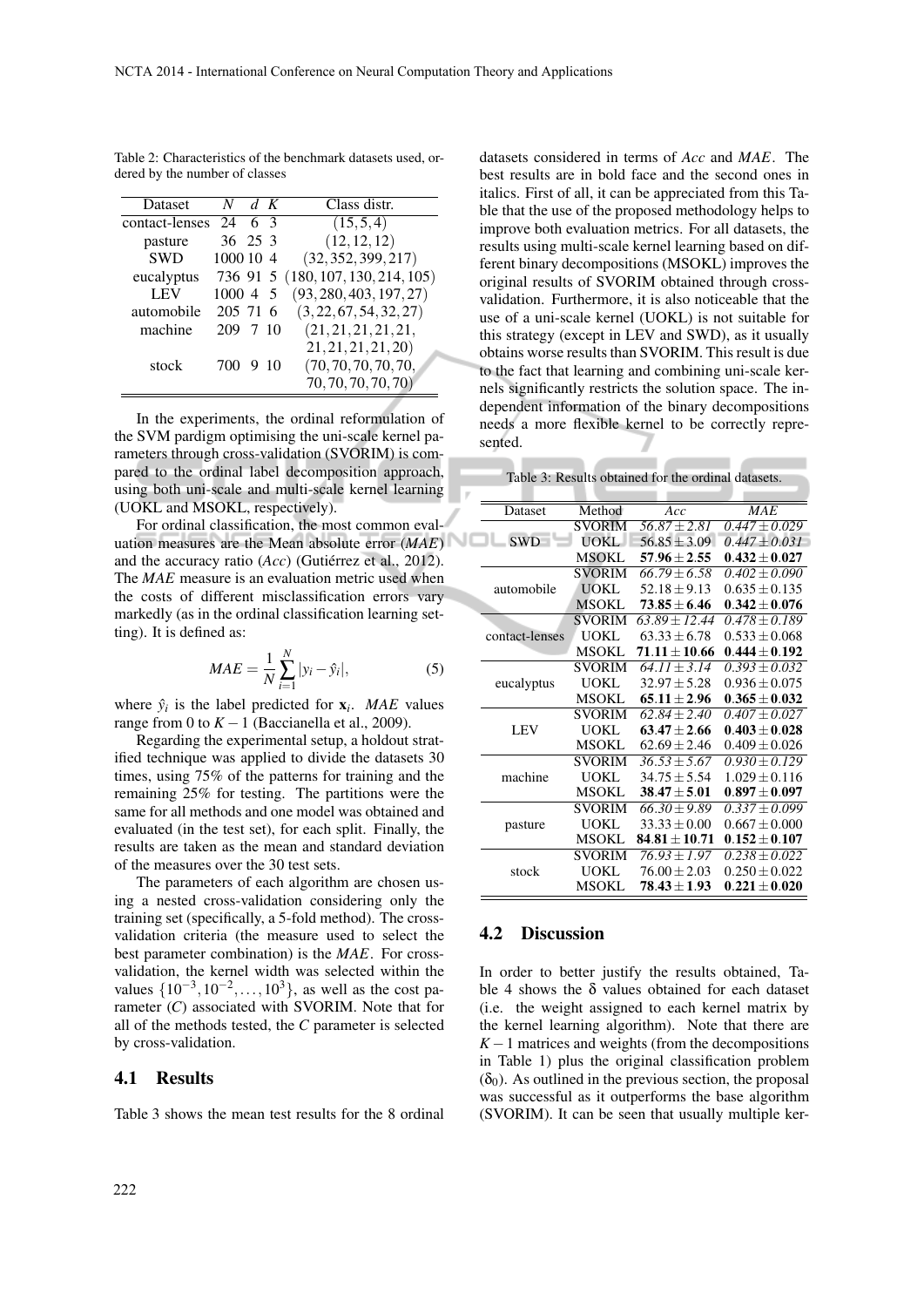| <b>Dataset</b> | Weight parameters obtained $[\delta_1, \ldots, \delta_{K-1}, \delta_O]$ |
|----------------|-------------------------------------------------------------------------|
| automobile     | $[0.0000\ 0.0142\ 0.2200\ 0.0538\ 0.1950\ 0.5169]$                      |
| <b>SWD</b>     | [0.0140 0.1763 0.0857 0.7239]                                           |
| eucalyptus     | [0.0191 0.3745 0.1235 0.0144 0.4685]                                    |
| contact-lenses | [0.1259 0.1452 0.7290]                                                  |
| <b>LEV</b>     | [0.0000 0.0202 0.1208 0.0204 0.8386]                                    |
| machine        | [0.2172 0.0204 0.0075 0.0209 0.0044 0.0104 0.0024 0.0115 0.5043 0.2008] |
| stock          | [0.0172 0.0000 0.1546 0.0000 0.0000 0.0000 0.0351 0.0000 0.0002 0.7928] |
| pasture        | $[0.1447 \; 0.1790 \; 0.6763]$                                          |

Table 4: Weights of the convex combination obtained for the different datasets and decompositions.

nel matrices are combined. For some datasets such as LEV and stock, there are decomposition with a 0 weight, meaning that they are not useful for the learning task. Even taking into account that the last decomposition has been chosen to be the original learning problem, the weight of this kernel matrix is very low for some of the datasets (e.g. machine and eucalyptus datasets). This is important, because it means that the original problem can be successfully combined with other information (the decompositions learnt) in order to improve the overall classification.

In order to explore this last result in depth, we studied several complexity measures (Ho and Basu, 2002) of the decomposed problems to analyse whether there exist some relation between the kernel matrices presenting the highest weights and the complexity of these decomposed learning problems (the results obtained can be seen in Table 5). The complexity measures chosen in this case are the maximum fisher's discriminant ratio (F1), the maximum (individual) feature efficiency (L3), the minimised sum of the error distance of a linear classifier (L1) and the fraction of points in the class boundary (N1). Decomposed problems with highter F1 and F3 and lower L1 and N1 are the ones with lower complexity. Given that these measures are designed for binary classification, the original problem  $D_0$  is not included. It can be seen that for the case of automobile the decompositions associated to a lower complexity (i.e. *D*<sup>1</sup> and  $D_2$  which present high values for F1 and F3 and low values for L1 and N1) are the ones with a lower weight. This is also applicable for eucalyptus. Furthermore, it can be seen that the most complex decompositions ( $D_3$  and  $D_5$  for automobile and  $D_2$  and *D*<sup>3</sup> for eucalyptus) present relatively high weights. On the other hand, this is not such a straightforward conclusion for the machine dataset. In this case, it can be observed that *D*<sup>9</sup> (which can be considered as the simplest problem for 3 of the 4 selected metrics) presents the highest weight. In order to analyse this, we computed the angle between the vector of parameters learnt by the algorithm for all the decompositions of this dataset (note that this angle will provide information about the direction of the vectors, but not the magnitude of these). The angles obtained for  $\alpha_9$  (decomposition  $D_9$ ) with respect to the rest of decompositions is relatively low (an average angle of 25 degrees). This could indicate that this vector of parameters represents properly the ones obtained for the rest of decompositions. However, for the case of  $\alpha_1$  (where  $D_1$  also presents a high weight) the mean angle with respect to the other vectors is 51 degrees. This could indicate that  $D_1$  represents a relation between the features that greatly differs from the rest and helps to improve the goodness of the kernel matrix. Although these results may not be conclusive, they indicate that there exist a relation between the final weights and the nature of the different decomposed problems, which could be studied in future work.

## 5 CONCLUSIONS

This paper proposes a novel way of applying kernel learning for multiclass datasets, where the original problem is decomposed in binary subproblems and one kernel matrix is learnt for each one. Then, all matrices are combined by using a multiple kernel learning technique. This algorithm has the benefit of adapting the kernel matrix individually for each class (or subproblem), but combining all the information in one single model, without having to learn several independent models and specifying how to reach a consensus from their decision values.

The algorithm is applied to ordinal classification problems. When combined with the support vector ordinal regression with implicit constraints method, the results seem to confirm that this kind of learning leads to improve generalisation results. The algorithm detects the importance of the different kernel matrices, assigning accordingly their weights. An analysis of the complexity of the binary subtasks confirms these findings. For future work, we will study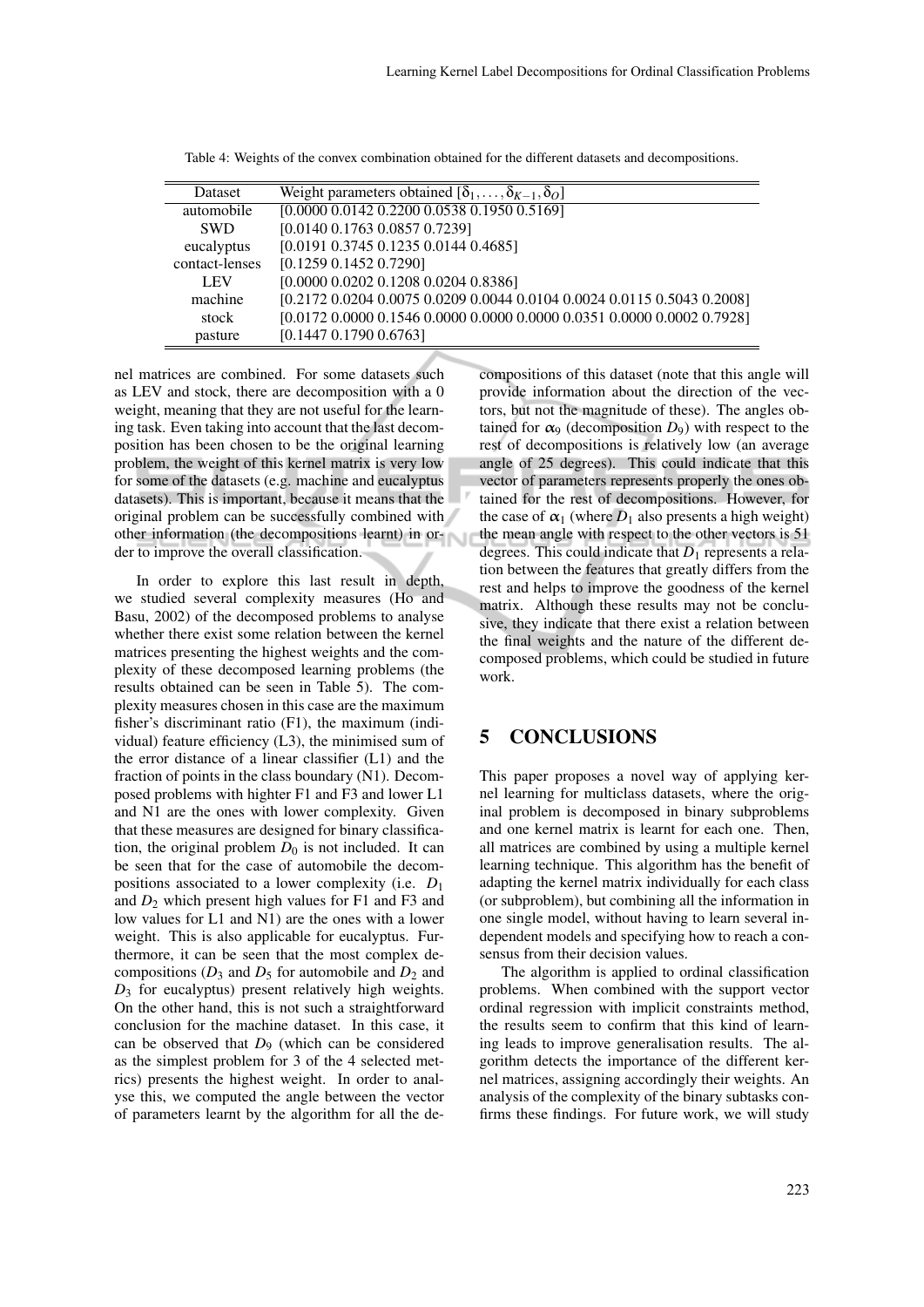| $D_i$          | Weights               | Complexity measures |                |      |                |  |
|----------------|-----------------------|---------------------|----------------|------|----------------|--|
| automobile     | $\overline{\delta_i}$ | F1                  | F3             | L1   | N1             |  |
| $D_1$          | 0.0000                | 13.41               | 0.99           | 0.04 | 0.05           |  |
| $D_2$          | 0.0142                | 13.04               | 0.46           | 0.29 | 0.15           |  |
| $D_3$          | 0.2200                | 0.83                | 0.22           | 0.43 | 0.22           |  |
| $D_4$          | 0.0538                | 2.93                | 0.26           | 0.58 | 0.28           |  |
| $D_5$          | 0.1950                | 0.96                | 0.57           | 0.33 | 0.16           |  |
| eucalyptus     | $\bar{\delta}_i$      | F1                  | F <sub>3</sub> | L1   | N <sub>1</sub> |  |
| $D_1$          | 0.0191                | 2.72                | 0.17           | 0.40 | 0.20           |  |
| D <sub>2</sub> | 0.3745                | 1.48                | 0.21           | 0.51 | 0.24           |  |
| $D_3$          | 0.1235                | 1.80                | 0.10           | 0.58 | 0.31           |  |
| $D_4$          | 0.0144                | 2.72                | 0.30           | 0.34 | 0.22           |  |
| machine        | $\bar{\delta}_i$      | F1                  | F <sub>3</sub> | L1   | N <sub>1</sub> |  |
| $D_1$          | 0.2172                | 0.66                | 0.57           | 0.20 | 0.17           |  |
| $D_2$          | 0.0204                | 0.89                | 0.43           | 0.42 | 0.19           |  |
| $D_3$          | 0.0075                | 0.82                | 0.39           | 0.61 | 0.23           |  |
| $D_4$          | 0.0209                | 0.97                | 0.30           | 0.77 | 0.26           |  |
| $D_5$          | 0.0044                | 1.01                | 0.22           | 0.74 | 0.23           |  |
| $D_6$          | 0.0104                | 1.13                | 0.22           | 0.63 | 0.23           |  |
| $D_7$          | 0.0024                | 1.45                | 0.37           | 0.50 | 0.12           |  |
| $D_8$          | 0.0115                | 1.80                | 0.45           | 0.39 | 0.09           |  |
| $D_9$          | 0.5043                | 2.04                | 0.80           | 0.25 | 0.05           |  |

Table 5: Complexity measures computed for the different decompositions of automobile, eucalyptus and machine datasets.

the computational complexity of our method (as kernel learning methods usually present a high computational cost in this sense) and try to alleviate it via the Nymströn method for approximating Gram matrices (Drineas and Mahoney, 2005).

## ACKNOWLEDGEMENTS

This work has been subsidized by the TIN2011-22794 project of the Spanish Ministerial Commission of Science and Technology (MICYT), FEDER funds and the P11-TIC-7508 project of the "Junta de Andalucía" (Spain).

## **REFERENCES**

- Baccianella, S., Esuli, A., and Sebastiani, F. (2009). Evaluation measures for ordinal regression. In *Proceedings of the Ninth International Conference on Intelligent Systems Design and Applications (ISDA 09)*, pages 283–287, Pisa, Italy.
- Cardoso, J. S. and da Costa, J. F. P. (2007). Learning to classify ordinal data: The data replication method. *Journal of Machine Learning Research*, 8:1393–1429.
- Chapelle, O., Vapnik, V., Bousquet, O., and Mukherjee, S. (2002). Choosing multiple parameters for support

vector machines. *Machine Learning*, 46(1-3):131– 159.

- Chu, W. and Ghahramani, Z. (2005). Gaussian processes for ordinal regression. *Journal of Machine Learning Research*, 6:1019–1041.
- Chu, W. and Keerthi, S. S. (2007). Support vector ordinal regression. *Neural Computation*, 19(3):792–815.
- Cortes, C., Mohri, M., and Rostamizadeh, A. (2012). Algorithms for learning kernels based on centered alignment. *Journal of Machine Learning Research*, 13:795–828.
- Cortes, C. and Vapnik, V. (1995). Support-vector networks. *Machine Learning*, 20(3):273–297.
- Cristianini, N., Kandola, J., Elisseeff, A., and Shawe-Taylor, J. (2002). On kernel-target alignment. In *Advances in Neural Information Processing Systems 14*, pages 367–373. MIT Press.
- Drineas, P. and Mahoney, M. W. (2005). On the nyström method for approximating a gram matrix for improved kernel-based learning. *J. Mach. Learn. Res.*, 6:2153–2175.
- Frank, E. and Hall, M. (2001). A simple approach to ordinal classification. In *Proc. of the 12th Eur. Conf. on* NOL *Machine Learning*, pages 145–156.
	- Friedrichs, F. and Igel, C. (2005). Evolutionary tuning of multiple svm parameters. *Neurocomputing*, 64:107– 117.
	- Gutiérrez, P. A., Pérez-Ortiz, M., Fernandez-Navarro, F., Sánchez-Monedero, J., and Hervás-Martínez, C. (2012). An Experimental Study of Different Ordinal Regression Methods and Measures. In *7th International Conference on Hybrid Artificial Intelligence Systems (HAIS)*, volume 7209 of *Lecture Notes in Computer Science*, pages 296–307.
	- Ho, T. K. and Basu, M. (2002). Complexity measures of supervised classification problems. *IEEE Trans. Pattern Anal. Mach. Intell.*, 24(3):289–300.
	- Hsu, C.-W. and Lin, C.-J. (2002). A comparison of methods for multi-class support vector machines. *IEEE Transaction on Neural Networks*, 13(2):415–425.
	- Igel, C., Glasmachers, T., Mersch, B., Pfeifer, N., and Meinicke, P. (2007). Gradient-based optimization of kernel-target alignment for sequence kernels applied to bacterial gene start detection. *IEEE/ACM Trans. Comput. Biol. Bioinformatics*, 4(2):216–226.
	- Li, L. and Lin, H.-T. (2007). Ordinal Regression by Extended Binary Classification. In *Advances in Neural Inform. Processing Syst. 19*.
	- Pérez-Ortiz, M., Gutiérrez, P., Cruz-Ramírez, M., Sánchez-Monedero, J., and Hervás-Martínez, C. (2013). Kernelizing the proportional odds model through the empirical kernel mapping. In Rojas, I., Joya, G., and Gabestany, J., editors, *Advances in Computational Intelligence*, volume 7902 of *Lecture Notes in Computer Science*, pages 270–279. Springer Berlin Heidelberg.
	- Pérez-Ortiz, M., Gutiérrez, P. A., Sánchez-Monedero, J., and Hervás-Martínez, C. (2013). Multi-scale Support Vector Machine Optimization by Kernel Target-Alignment. In *European Symposium on Artificial*